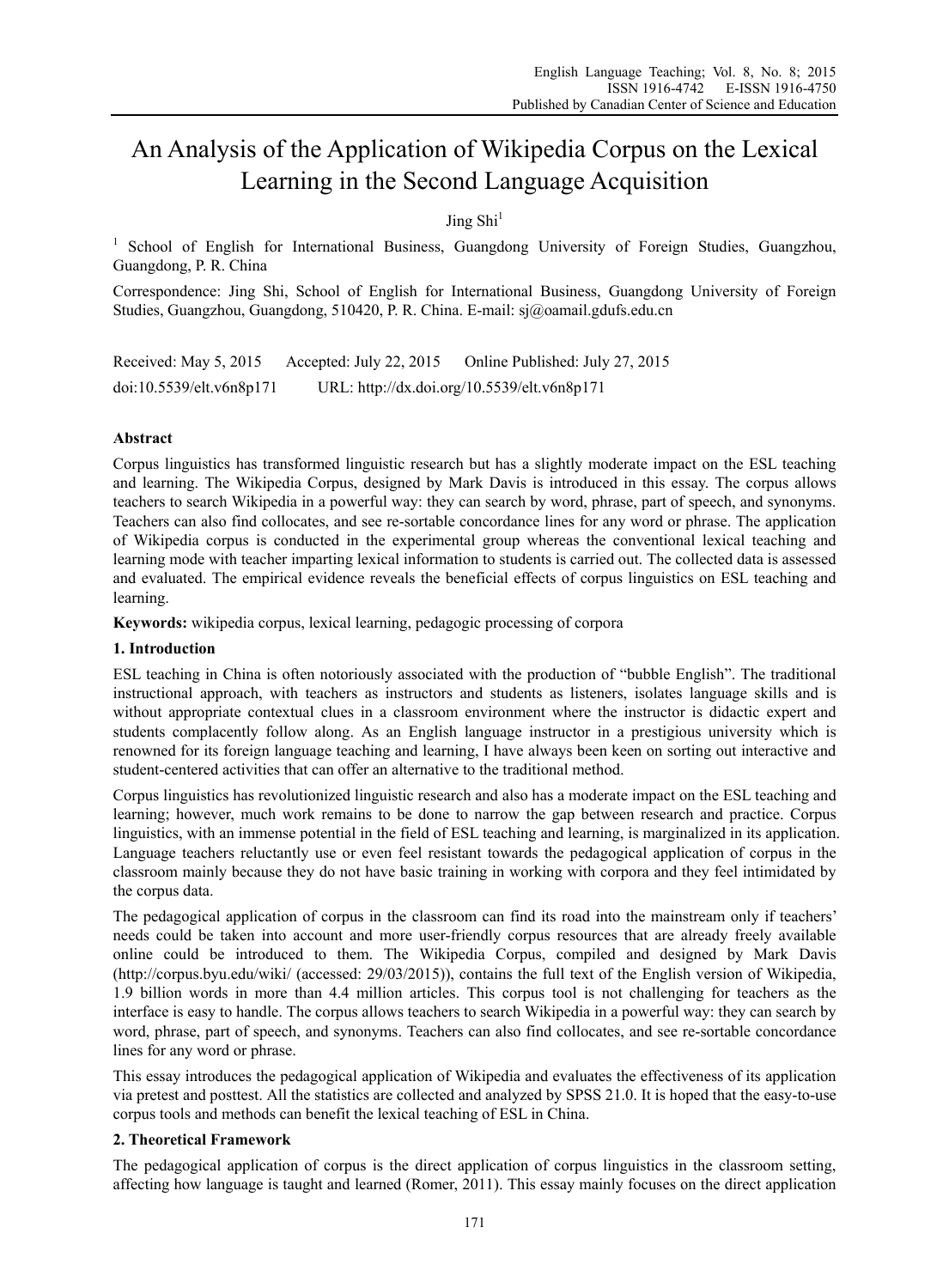of corpus linguistics in the L2 classroom.

The pedagogical application of corpus linguistics is a significant alternative to the conventional method as it is beneficial for ESL teaching and learning. First, observing corpus data and analyzing language information is of vital importance to the development of learners' intelligence. The process of learners' analyzing corpus data can exercise their ability of attention, memory and reasoning (Robinson, 2001). Concordance, especially the KWIC (Key-Word-In-Context) format can easily attract learners' attention and the data-observing can ensure an opportunity for learners to exercise their ability of analyzing and reasoning. Sinclair (1991), Skehan (1993) and Aston (1997) have already pointed out that the pedagogical application of corpus linguistics plays a positive role in language learners' schemata construction.

Second, the mode of autonomous learning can enhance learners' language awareness and raise their consciousness of language format. Language awareness and consciousness can help language learners to bridge consciousness gap and knowledge gap between L1 and L2. The concordance data can serve as an impetus for learners to improve their abilities in lexical acquisition because: first, the similar language patterns are displayed frequently which can be noticed by learners. The noticing can enable language patterns to be imbedded in learners' interlanguage (Schmit, 1990). Second, collocations of words are shown in a salient format which can be regarded as a lexical focus for learners.

The future development of pedagogical application of corpus lies in the following aspects: (1) learner and teacher needs are being prioritized, (2) direct uses of corpora in L2 teaching needs improvement (Romer, 2011). The introduction of Mark Davis's Wikipedia Corpus in L2 teaching can satisfy these two needs. The user-friendly corpus system is able to be used by teachers and students. This direct use of corpora can endow the L2 teaching and learning environment with more authentic language information.

# **3. Implementation of Wikipedia Corpus in the Lexical Teaching**

48 English majors, studying at a university in mainland China for the first year participates in the research. Participants are categorized into two main groups: experimental group and control group. Participants in two groups are using the same teaching material, having the same amount of English lessons, and being evaluated on the same basis for enabling for the purpose of controlling variables tightly. The participants have been learning English for ten years at least but they have been exposed to the high-stake-exam-oriented educational system and they are weak at communicating with English native speakers. The paramount objective for the students is improving their listening, speaking, reading and writing skills of English so as to be able to communicate with English speakers.

The application of Wikipedia corpus is conducted in the experimental group whereas the conventional lexical teaching and learning mode with teacher imparting lexical information to students is carried out. The corpus tool is not too challenging for teachers who do not have a good command of corpus linguistics as the interface of the corpus tool is not so daunting which is similar to the search engine which teachers are familiar with (see Figure 1).

Students in the experimental group received a simple and short orientation of the application of Wikipedia Corpus before they begin their lexical teaching and learning. Students are divided into six groups for discussion. The word "finance" is taken as an example. First, the students are given the lexical items which they are required to acquire. Second, students type in the word "finance" and choose the display format as KWIC. Third, the concordance lines are shown in the KWIC format, as displayed in Figure 2. Fourth, students observe the concordance lines and make efforts to find out the collocations of the word. They are asked to figure out the meaning, part of speech and most commonly-used expressions of the word. Fifth, they have a heated discussion about their findings of the word and later will report their assumptions to the whole class. The learner-centered activity offers an opportunity for students to cultivate their critical thinking ability in language learning. Students are no longer receiving lexical information in a passive manner, instead, they become active "digger" of vocabulary. Seldom can you spot dozing students in the classroom as they have a lot of hand-on work to do. The simple-to-use Wikipedia Corpus keep them busy working and active learning.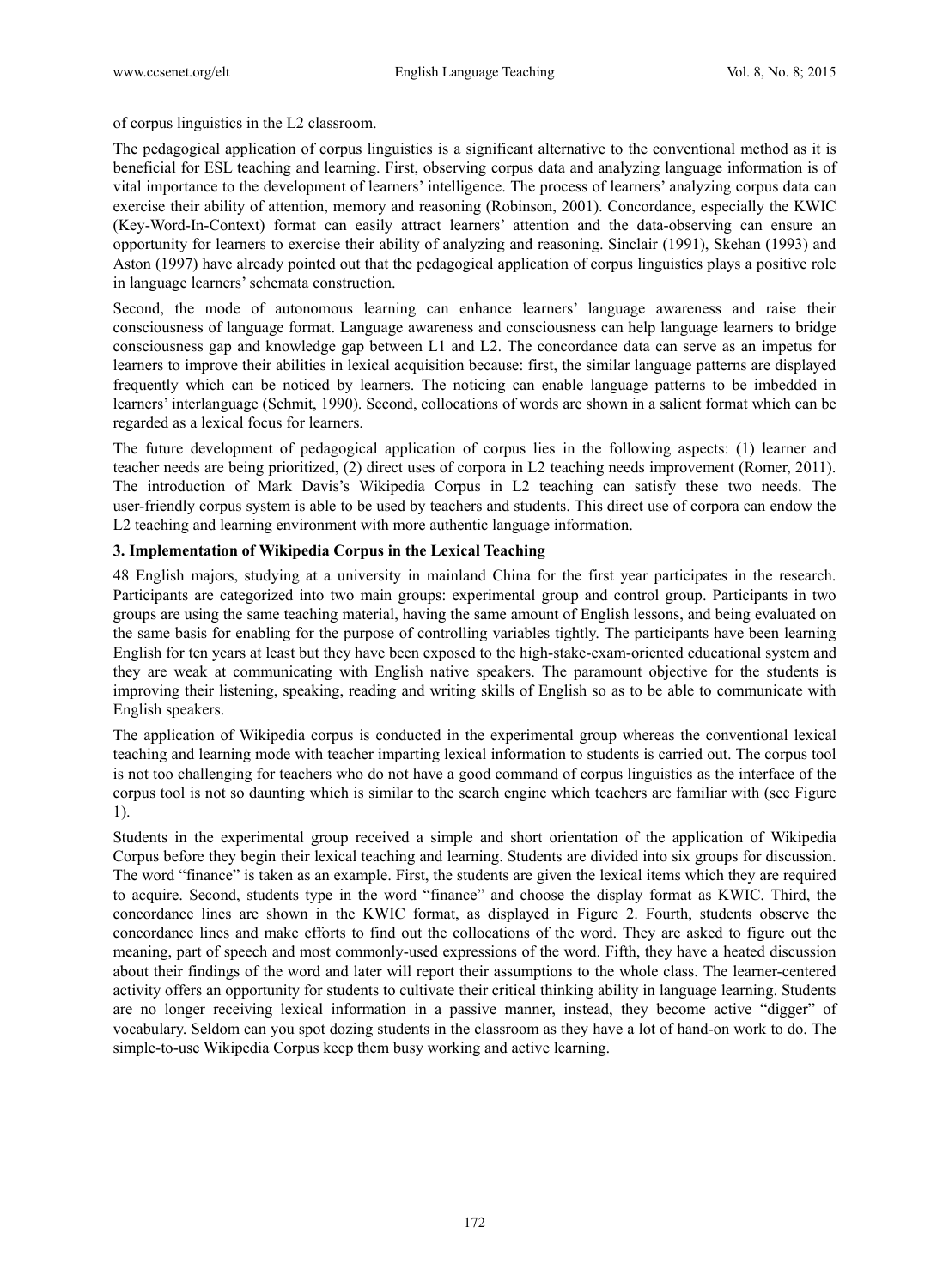| <b>DISPLAY</b>                                                                                                                                                                           | z |
|------------------------------------------------------------------------------------------------------------------------------------------------------------------------------------------|---|
| OLIST OKWIC OCOMPARE                                                                                                                                                                     |   |
| <b>SEARCH STRING</b>                                                                                                                                                                     | 屠 |
| WORD(S)<br>finance                                                                                                                                                                       | 客 |
| COLLOCATES                                                                                                                                                                               | R |
| POS LIST                                                                                                                                                                                 | ₽ |
| <b>RANDOM</b><br>SEARCH RESET                                                                                                                                                            | n |
| VIRTUAL CORPORA (HELP)                                                                                                                                                                   | ਵ |
| $\mathbf{1}$<br><b>FIND ARTICLES</b><br><b>CREATE CORPUS</b><br><b>ENTIRE CORPUS</b><br>MY CORPORA<br><b>EDIT CORPORA</b><br><b>FIND KEYWORDS</b><br><b>REFRESH LIST</b><br>The Children |   |
| DISPLAY / SORT                                                                                                                                                                           |   |
| <b>DISPLAY</b><br>ALPHABETICAL Y                                                                                                                                                         | R |
| SORT<br>$2 + 4$<br>$\mathbf{1}$<br>$\mathbf{I}$<br>2<br>э<br>R                                                                                                                           | R |
| CLICK TO SEE OPTIONS                                                                                                                                                                     | z |
| 100<br>KWIC<br>100<br><b>FREQ</b><br># HITS                                                                                                                                              |   |

Figure 1. The interface of wikipedia corpus

| Rashtriya Congress front until 1956, Shaha was Minister of     | Finance | 1962 he became chair of the Constitution Drafting<br>1960-1964                        |
|----------------------------------------------------------------|---------|---------------------------------------------------------------------------------------|
| heritability ) in the new state, as well as to                 | finance | $\overline{a}$<br>the Great Lakes watershed and a penitentiary . After<br>to<br>canal |
| In 2012 the AfDB approved a \$157 million USD loan to          | finance | a <br>Marrakech<br>Water Supply Project together with AFD (<br>Region                 |
| , and Mechanical Engineers ; Certified , Chartered , Public    | Finance | <b>Accountants</b><br>Surveyors . CILT 's Chartership is of<br>land                   |
| turned to him. Broun was entirely untrained in matters of      | finance | and<br>and the large distances over which the colony<br>laccounting                   |
| completed a significant amount of research on the theories of  | finance | on the study of public policy. The school<br>land<br>leconomics<br>land               |
| . He made his fortune in construction , and expanded into      | finance | and<br>but fell rapidly from grace in 1998 when apparent<br>media                     |
| Vice President, Grain - Brent Ericson * Vice President         | Finance | and<br><b>Risk</b><br>Management & Chief Financial Officer - Marshall                 |
| He is an editor of the journal Annals of Economics and         | Finance | the<br>and<br>of Financial and Quantitative Analysis, among<br>Journal                |
| Bank # Citibank Zambia Limited # Ecobank Zambia Limited #      | Finance | <b>Bank</b><br># First Alliance Bank Zambia Limited # First<br>Zambia<br>.imitedl     |
| since 17 December 2008 * Dominique Senequier : DEA Money       | Finance | <b>Bank</b><br>Iceol<br>of Ardian (formerly AXA Private Equity)*                      |
| reforms, elimination of the stranglehold of international      | finance | capital<br>monopoly capitalism. The Students<br>indiaenous<br>land                    |
| Ward Democratic Committeeman ** Cook County Commissioner (     | Finance | Chairman<br>**Illinois<br>State Senator **Illinois State                              |
| May 1961 . Phipps was chairman of the National Football League | Finance | <b>Committee</b><br>to 1981 . During Phipps ' tenure as owner<br>1970<br>trom         |
| or otherwise adjust its finances . Under traditional corporate | finance | a company would have three options to raise new<br>concepts<br>such                   |
| co-directors, two costume directors, an events coordinator, a  | finance | coordinator<br>lal<br>historian . Los Mejicas functions as a student<br>land          |
| affairs and community involvement for the GMAC Residential     | Finance | Corporation<br>headquartered in Minneapolis, In 2010, she                             |
| individuals enhance their effectiveness in finance. The MSc    | Finance | <b>is</b><br>to combine rigorous academic work with<br>course<br>designed             |
| school started to incorporate some international business and  | finance | lal.<br>curriculum traditionally centered on<br><b>courses</b><br>within              |
| when recent. * Having one or more newly opened consumer        | finance | credit<br>also be a negative . # # FICO score<br>laccounts<br>may                     |
| many of the early auto firms, though, management and           | finance | did<br>with engineering. It was said by whom<br>keep<br>Inot<br><b>un</b>             |
| in business and public administration. Bevis was Ohio state    | finance | director<br>becoming President of Ohio State in 1940.<br>before                       |
|                                                                |         |                                                                                       |

Figure 2. Concordance lines of "finance"

# **4. Research Method**

Students in both the experimental group and the control group are required to take two simple reading comprehension tests to evaluate their capacity in lexical acquisition. The pretest and posttest are modified on the basis of Boulton's tests (2012). Pretest and posttest are of the identical pattern. The tests consist of two short articles of the similar word count, from the magazine *the Economist* (http://www.economist.com/ (accessed: 27/03/2015))*.* The topics of the two selected articles are not unfamiliar to students (see Appendix 1 & 2). In both pretest and posttest, students in both two groups are allowed to read the articles for 2 minutes and then the sheets of articles are collected. The answer sheets with reading comprehension questions, focusing on words' meanings and forms, are distributed to them. Students have another 2 minutes to complete all the questions. The levels of vocabulary of two articles are evaluated by the Software *Range*  (http://www.victoria.ac.nz/lals/about/staff/paul-nation (accessed: 27/03/2015)) and the results are shown in Table 1 and Table 2. From the statistics, it indicates that the levels of vocabulary of two articles are similar.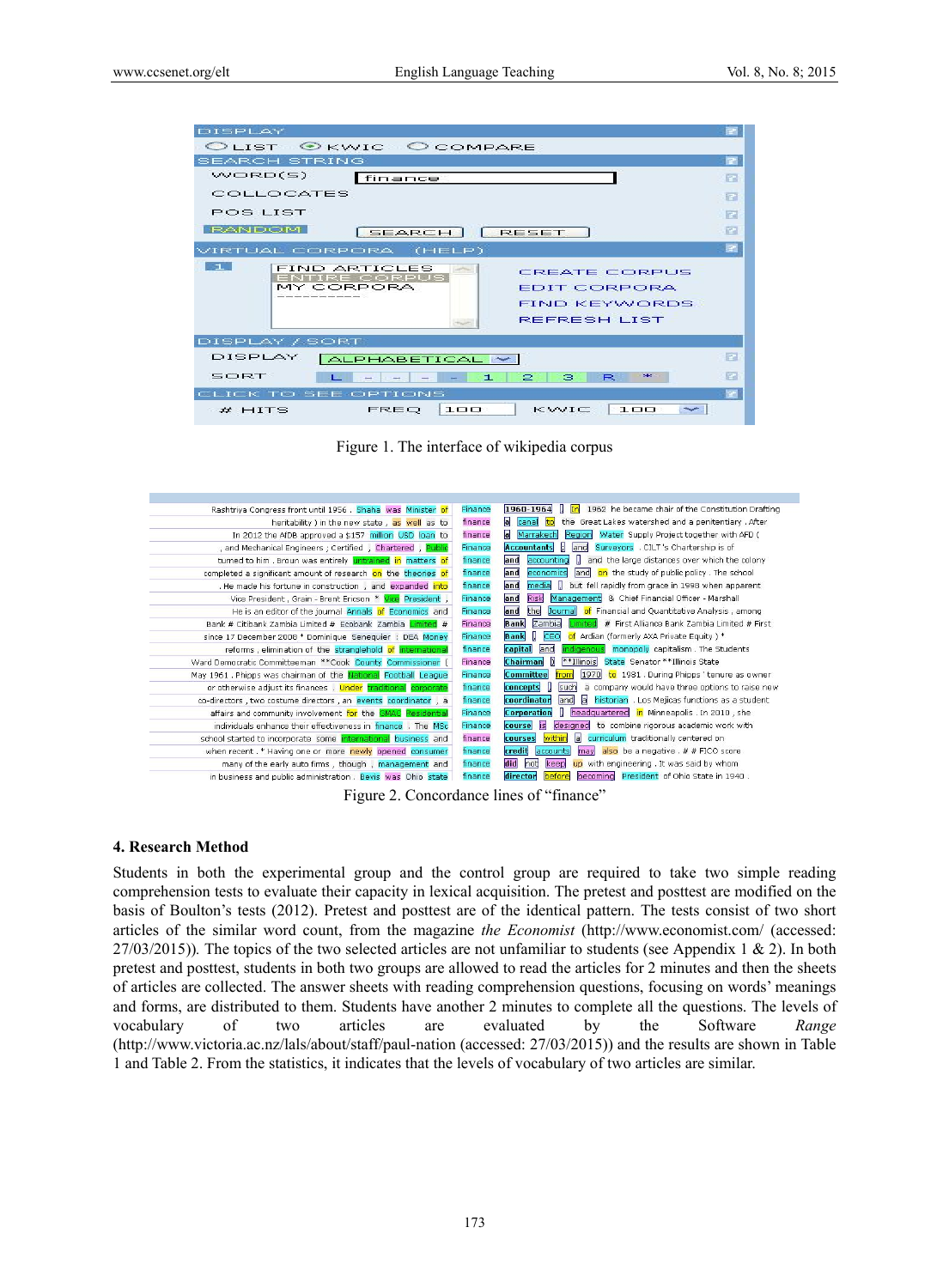| <b>WORD LIST</b> | TOKENS/%  | TYPES/%   | <b>FAMILIES</b> |
|------------------|-----------|-----------|-----------------|
| One              | 0/0.00    | 0/0.00    |                 |
| Two              | 28/7.07   | 22/11.28  | 20              |
| Three            | 22/5.56   | 19/9.74   | 19              |
| Not in the list  | 346/87.37 | 154/78.97 | ?????           |
| Total            | 396       | 195       | 39              |

Table 1. *Range*'s test results of article for pretest

Table 2. *Range*'s test result of articles for posttest

| <b>WORD LIST</b> | TOKENS/%  | TYPES/%   | <b>FAMILIES</b> |
|------------------|-----------|-----------|-----------------|
| One              | 0/0.00    | 0/0.00    |                 |
| Two              | 41/10.70  | 35/15.15  | 32              |
| Three            | 27/7.05   | 24/10.39  | 22              |
| Not in the list  | 315/82.25 | 172/74.46 | ?????           |
| Total            | 383       | 231       | 54              |

Students in both two groups take pretest before the implementation of the experiment and the posttest is conducted after they have received different ways of lexical teaching and learning for one semester. The test scores are displayed in Table 3.

| Group E         | Pretest         | Posttest        | Group C         | Pretest | Posttest        |
|-----------------|-----------------|-----------------|-----------------|---------|-----------------|
| $\overline{E1}$ | $\overline{15}$ | $\overline{15}$ | $\overline{C}$  | 15      | $\overline{12}$ |
| $\rm E2$        | $10\,$          | 13              | C2              | 12      | $18\,$          |
| E3              | 15              | 14              | C <sub>3</sub>  | 11      | 11              |
| E4              | 16              | 11              | C4              | 14      | 14              |
| E <sub>5</sub>  | 17              | 16              | C <sub>5</sub>  | 15      | 12              |
| ${\rm E6}$      | $10\,$          | $10\,$          | C6              | 13      | 15              |
| $\rm E7$        | 16              | 15              | C7              | 18      | 15              |
| $\rm E8$        | 18              | 12              | $\mbox{C}8$     | 16      | 17              |
| E9              | 15              | 10              | C9              | 16      | 13              |
| E10             | 14              | 13              | C10             | 16      | 16              |
| E11             | 15              | 13              | C11             | 15      | 8               |
| E12             | 14              | 14              | C12             | $18\,$  | 10              |
| E13             | 17              | 14              | C13             | 16      | 14              |
| E14             | 11              | 11              | C14             | 16      | 14              |
| E15             | 16              | 12              | C15             | 14      | 10              |
| E16             | 12              | 13              | C16             | 15      | 13              |
| E17             | 13              | 14              | C17             | 15      | 14              |
| $E18$           | 17              | 17              | C18             | 14      | 12              |
| E19             | 16              | $10\,$          | C19             | 17      | 14              |
| E20             | 14              | 15              | C20             | 18      | 12              |
| E21             | 16              | 16              | C21             | 13      | 15              |
| E22             | $18\,$          | 13              | C22             | 14      | 10              |
| E23             | 14              | 13              | C <sub>23</sub> | 14      | 9               |
| E24             | 17              | 14              | C <sub>24</sub> | 13      | $12\,$          |
| Average Score   | 14.6            | 13.1            | Average Score   | 14.9    | 12.9            |

Table 3. Test scores of experimental Group (Group E) and Control Group (Group C)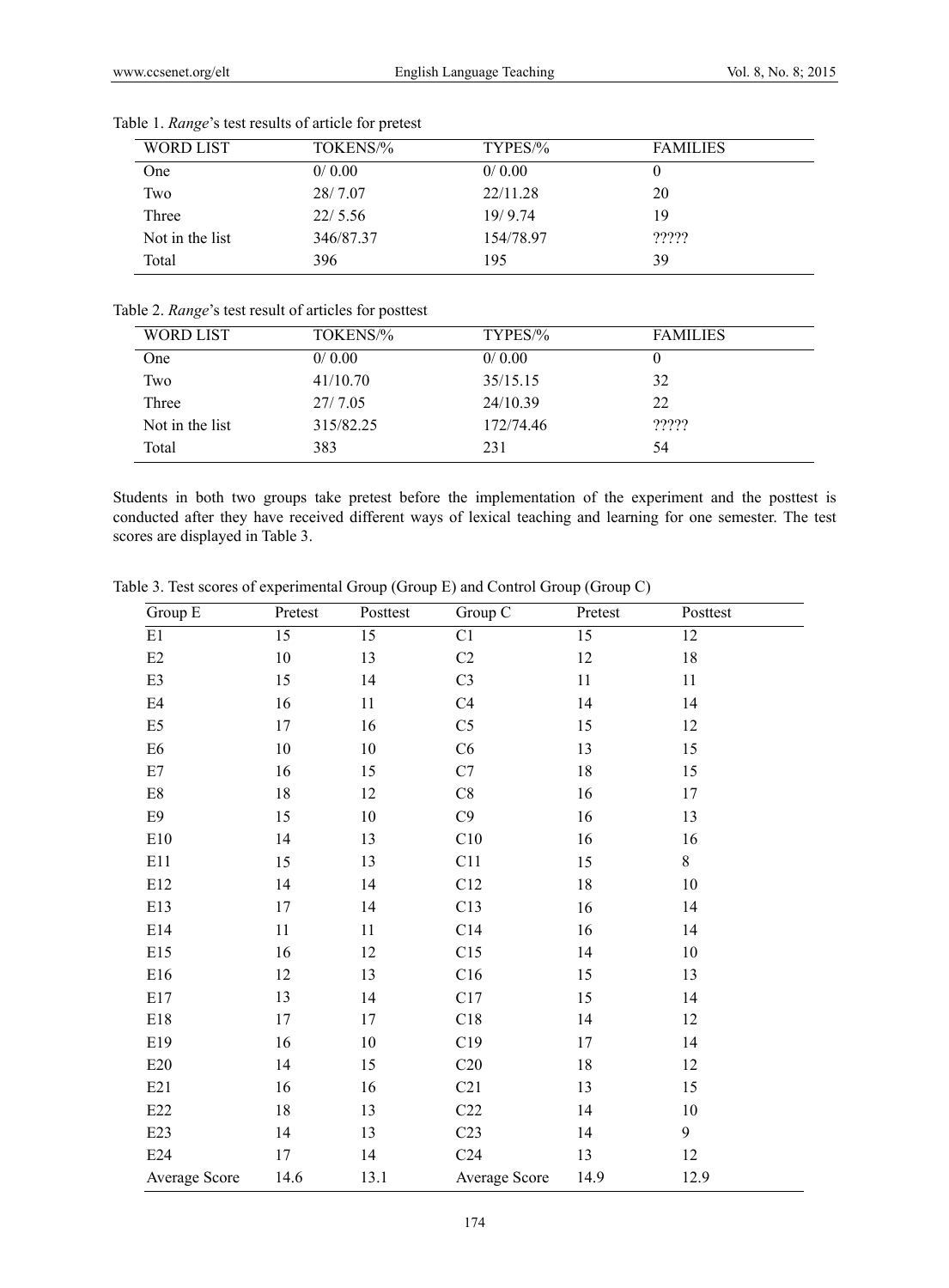The raw data reveals that both the experimental group and the control group did worse in the posttest than the pretest but the average score of the experimental group's posttest is higher than that of the control groups' and the difference is statistically significant. This reveals the pedagogical application of Wikipedia functions better than the conventional method in terms of learners' lexical acquisition.

Both the experimental group and the control group are subdivided into three different levels in accordance with the scores of the pretest. Learners, scored 16-18 are in Level I; scored 14-15, Level II; scored 9-13, Level III. Within the experimental group, only the Level III learners did better in posttest than pretest. The situation is similar among the control group. (see Table 4)

|                            | <b>Experimental Group</b> |          | Control Group |          |
|----------------------------|---------------------------|----------|---------------|----------|
| Levels                     | pretest                   | posttest | pretest       | posttest |
| Level I (scored $16-18$ )  | 16.73                     | 13.64    | 16.78         | 13.89    |
| Level II (scored $14-15$ ) | 14.43                     | 13.86    | 14.5          | 11.4     |
| Level III (scored 9-13)    | 10.83                     | 11.83    | 12.4          | 14.2     |

#### Table 4. Pretest and posttest scores at three levels

# *3. Results*

We can come to the following conclusions safely by analyzing the scores of pretest and posttest between the experimental group and the control group:

First, learners in Level I of two groups did worse in the posttest than the pretest, and students in the control group did better than students in the experimental group, but the differences does not meet the standard of significance. It implies that the conventional method, compared with the pedagogical use of corpus linguistics, is slightly more suitable for advanced learners (see Table 5).

Second, learners in Level II in the experimental group did better than those in the control group, and the difference is statistically significant. Medium-level learners welcome the innovative method and they find it easy to adapt to the new method. The innovative method functions best with medium-level learners probably because they have the ability to use the corpus tool and they welcome the new change in lexical teaching method (see Table 6).

Third, learners in Level III in the control group did better than those in the experimental group, and the difference is statistically significant. The new method does not function well in the low-level learners. Much work remains to be done if the pedagogical application of Wikipedia corpus is conducted among the ESL beginners (see Table 7).

Table 5. Independent-samples t test of Level I

|                                |                                             |                                               |              |  |                | Independent-Samples T Test   |                              |                               |       |                                |
|--------------------------------|---------------------------------------------|-----------------------------------------------|--------------|--|----------------|------------------------------|------------------------------|-------------------------------|-------|--------------------------------|
|                                |                                             | Levene's Test for<br>Equality of<br>Variances |              |  |                |                              | T-test for Equality of Means |                               |       |                                |
|                                |                                             | F                                             | Significance |  | df             | Significance<br>$(2-tailed)$ | Mean                         | S.E.<br>Difference Difference |       | 95%Confi.Interv<br>al of Diff. |
|                                |                                             |                                               |              |  |                |                              |                              |                               | Lower | Upper                          |
| Average<br>Score<br>(Posttest- | Equal<br>Variances<br>Assumed               |                                               |              |  | $\overline{0}$ |                              | $-.25000$                    |                               |       |                                |
| Pretest)<br>Level I            | Equal<br>Variances<br><b>Not</b><br>Assumed |                                               |              |  |                |                              | $-.25000$                    |                               |       |                                |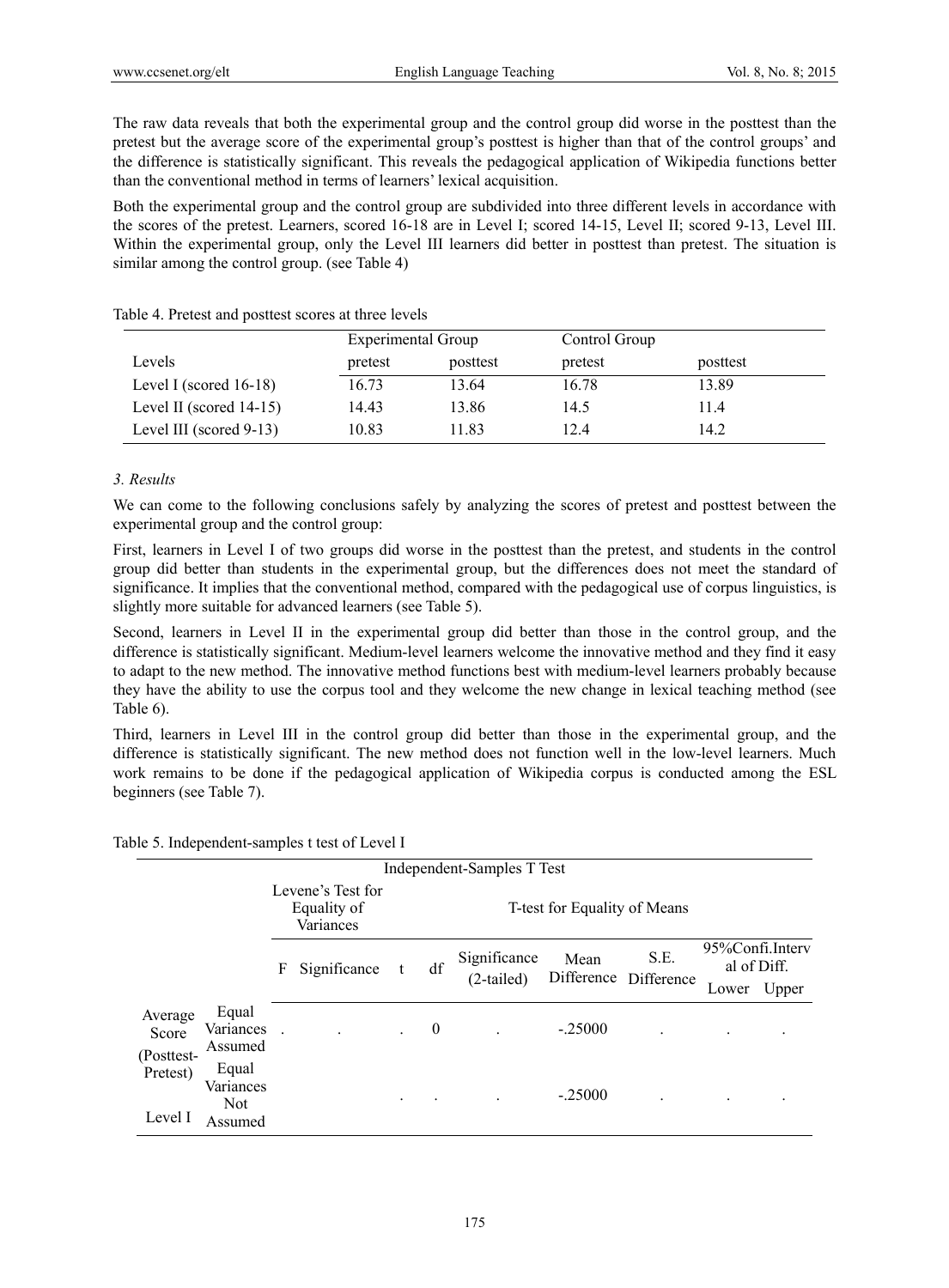#### Table 6. Independent-samples t test of Level II

|                                |                                             |   |                                               |                          |          | Independent-Samples T Test   |                              |                      |       |                                             |
|--------------------------------|---------------------------------------------|---|-----------------------------------------------|--------------------------|----------|------------------------------|------------------------------|----------------------|-------|---------------------------------------------|
|                                |                                             |   | Levene's Test for<br>Equality of<br>Variances |                          |          |                              | T-test for Equality of Means |                      |       |                                             |
|                                |                                             | F | Significanc<br>e                              |                          | df       | Significance<br>$(2-tailed)$ | Mean<br>Difference           | S.E.<br>Difference   | Lower | 95%Confi.Interval<br>of Difference<br>Upper |
| Average<br>Score<br>(Posttest- | Equal<br>Variances<br>Assumed               |   |                                               |                          | $\theta$ |                              | 2.46000                      |                      |       |                                             |
| Pretest)<br>Level II           | Equal<br>Variances<br><b>Not</b><br>Assumed |   |                                               | $\overline{\phantom{a}}$ |          |                              | 2.46000                      | $\ddot{\phantom{0}}$ |       |                                             |

Table 7. Results of independent-samples t test of Level III

|                                |                                             |   |                                               |   |                  | Independent-Samples T Test   |            |                               |                                    |
|--------------------------------|---------------------------------------------|---|-----------------------------------------------|---|------------------|------------------------------|------------|-------------------------------|------------------------------------|
|                                |                                             |   | Levene's Test for<br>Equality of<br>Variances |   |                  |                              |            | T-test for Equality of Means  |                                    |
|                                |                                             | F | Significance                                  | t | df               | Significance<br>$(2-tailed)$ | Mean       | S.E.<br>Difference Difference | 95%Confi.Interval<br>of Difference |
| Average<br>Score<br>(Posttest- | Equal<br>Variances<br>Assumed               |   |                                               |   | $\boldsymbol{0}$ |                              | $-2.37000$ |                               |                                    |
| Pretest)<br>Level III          | Equal<br>Variances<br><b>Not</b><br>Assumed |   |                                               |   |                  |                              | $-2.37000$ |                               |                                    |

#### **4. Conclusion**

This essay reports on the application of Wikipedia corpus and the analysis of its effects on ESL learners. The findings are complicated, indicating there is room of improvement for the pedagogical application of Wikipedia.

The user-friendly Wikipedia functions not very well as expected. In general, the innovative method is more beneficial for ESL learners but much work remains to be done. Advanced learners had similar test results in the experimental group and the control group. The new method is most welcomed by medium-level learners to improve their lexical acquisition. Low-level learners find the new method too challenging and it does not work well in that group. It is hoped that the pedagogical use of corpus linguistics will be improved to meet the unavoidable need to educates ESL learners to be more interested, curious and critical in English lexical acquisition.

# **Acknowledgements**

This essay is supported by Foundation for Distinguished Young Talents in Higher Education of Guangdong, China; the Talent Cultivation Project of Guangdong University of Foreign Studies (Project Code:GWTP-LH-2014-01).

# **References**

Aston, G. (1997). Enriching the learning environment: Corpora in EFL. In A. Wichmann, S. Tligelstone & T. McEnergy (Eds.). *Teaching and Language Corpora*. New York: Longman.

Boulton, A. (2012). Language awareness and medium-term benefits of corpus consultation. In G. Sanz (Ed.). *New Trends in CALL-Working Together* (pp. 39-46).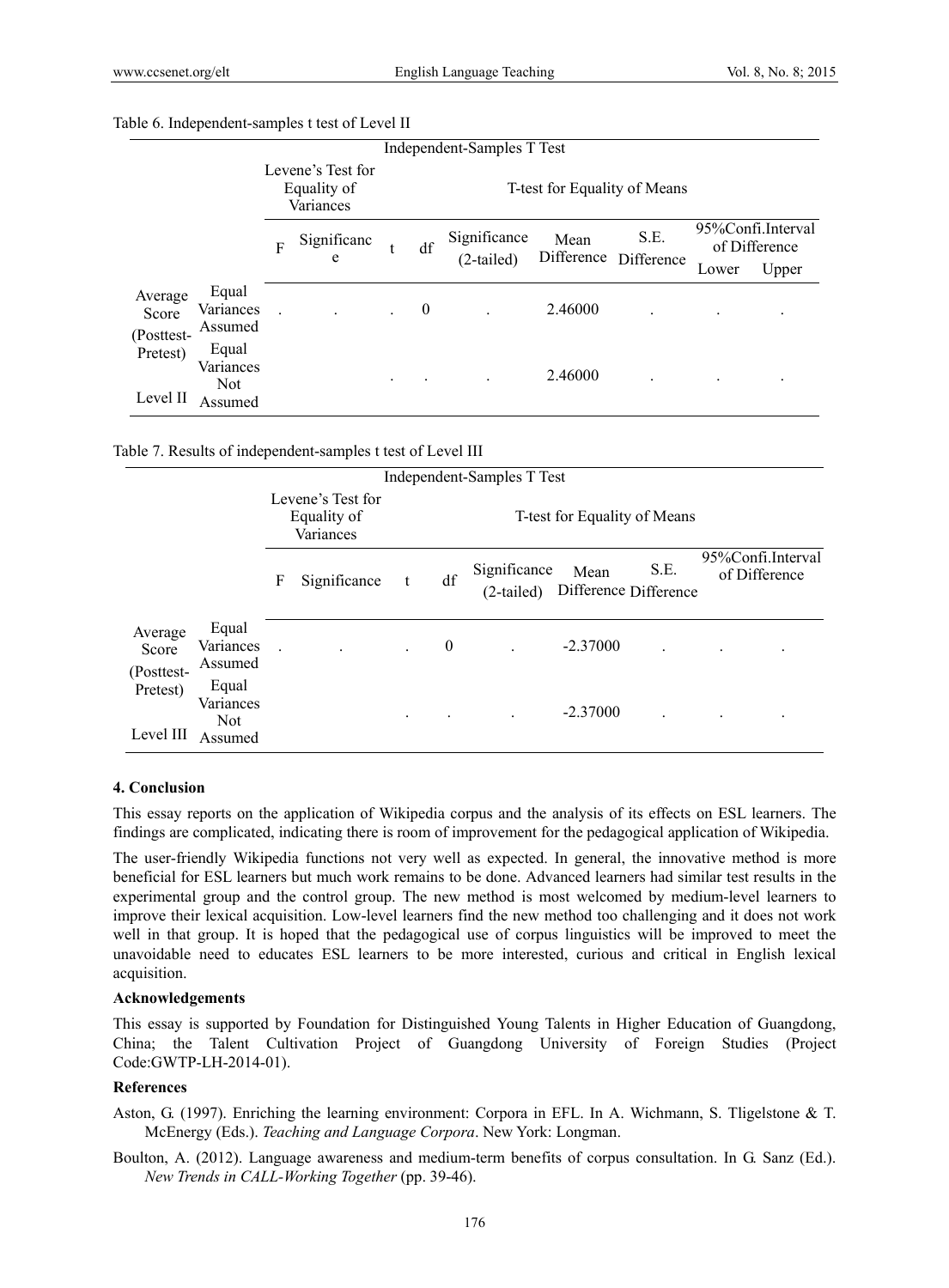- Robinson, P. (2001). Task complexity, task difficulty, and task production: Exploring interactions in a component framework. *Applied Linguistics, 22*(1), 27-57. http://dx.doi.org/10.1093/applin/22.1.27
- Romer, U. (2011). Corpus research applications in second language teaching. *Annual Review of Applied Linguistics, 31*, 205-225. http://dx.doi.org/10.1017/S0267190511000055

Schmit, R. (1990). The role of consciousness in second language learning. *Applied Linguistics, 11*, 17-46.

Sinclair, J. M. (1991). *Corpus Concordance Collocation*. Oxford: Oxford University Press.

Skehan, P. (1993). Second language acquisition strategies and task-based learning. In V. D. Scarpis, L. Innocenli, F. Marucci & A. Pajalich (Eds.), *Intreccie contaminazioni*. Venice: Supernova.

#### **Appendix**

Appendix 1: The Article for Pretest

Millions of Chinese have dreamed of attending Harvard University. "Harvard Girl", a how-to manual published in 2000 by the parents of one successful applicant, was a national bestseller. Georgia Institute of Technology, a prestigious university in Atlanta, has enjoyed less name-recognition. Yet this is fast changing: the number of Chinese applicants to Georgia Tech has surged, from 33 in 2007 to 2,309 last year. Some applicants are from the best schools in China, and all are ready to pay around \$ 44,000 (for yearly fees and housing costs)-the equivalent of nearly ten times the average annual disposable income of urban households.

The ambitions of Chinese students are shifting: no longer are they attracted just by the glittering names. Pursuit of education abroad is becoming an end in itself. Universities far less renowned than Georgia Tech are reaping the benefits. More than 800,000 Chinese went abroad to study at all levels in 2012 and 2013. In those two years they made up more than a quarter of the 3m who had done so since China began opening to the outside world in 1978. At the end of 2013 nearly 1.1m Chinese were studying abroad, according to the Ministry of Education-more than three times as many as a decade earlier. China has long been the largest source of foreign students enrolled in higher education globally, with its share rising steeply. Since at least 2009 China has provided the most foreign students not just to the English-speaking countries of the developed world but also to numerous others including France, Germany, Italy, Sweden, Finland, Japan and South Korea.

The boom in study in America is especially striking. More than 110,000 students from China were enrolled as undergraduates at American universities in the academic year of 2014-14, eleven times as many as in 2006-07. They now account for 30% of all foreign undergraduates. By comparison, the number of Chinese undergraduates in Britain less than doubled over the same period, to 35,000. The total number of Chinese in all types of higher education in America-274,000-was more than four times as many as in 2006-07, according to the New York-based Institute for International Education.

A fast-growing number of families are sending their children to America earlier to study (and moving with them) as well. In 2013 about 32,000 Chinese received visas for study at secondary schools in America, up from just 639 in 2005. The growth has occurred despite a steep decline since 2010 in the number of Chinese aged between 18 and 22, from 121m to 89m this year.

(Word Count: 419)

#### Appendix 2: The Article for Posttest

It is often described as the world's biggest recurring movement of people: a 40-day period spanning the lunar new year (which fell on February  $19<sup>th</sup>$  this year), during which astonishing numbers of people travel to join distant family members to celebrate the "spring festival". Officials call this period *chunyun*, or spring transportation. The term evokes horror in the minds of many: trains so jammed that the only place to sit is on lavatory floors. This year the projected number of journeys on public transport during *chunyun*, which will end on March  $15<sup>th</sup>$ , is nearly 2.9 billion, a 10% increase over the comparable period a year ago. Yet there are reasons to be a little less gloomy about what this entails.

The numbers suggest that despite rapid urbanization, the pull of the countryside remains strong. Many of the journeys involve *mingong*, or peasant workers, as the nearly 300m migrants from the countryside who work in urban areas are often snootily called. Their families are often divided. Children and parents stay in the villages, because a fragmented social-security system makes it difficult for migrants to enjoy subsidized education and health care in the cities. Many migrants think it a good idea that some relatives remain: the stay-behinds can help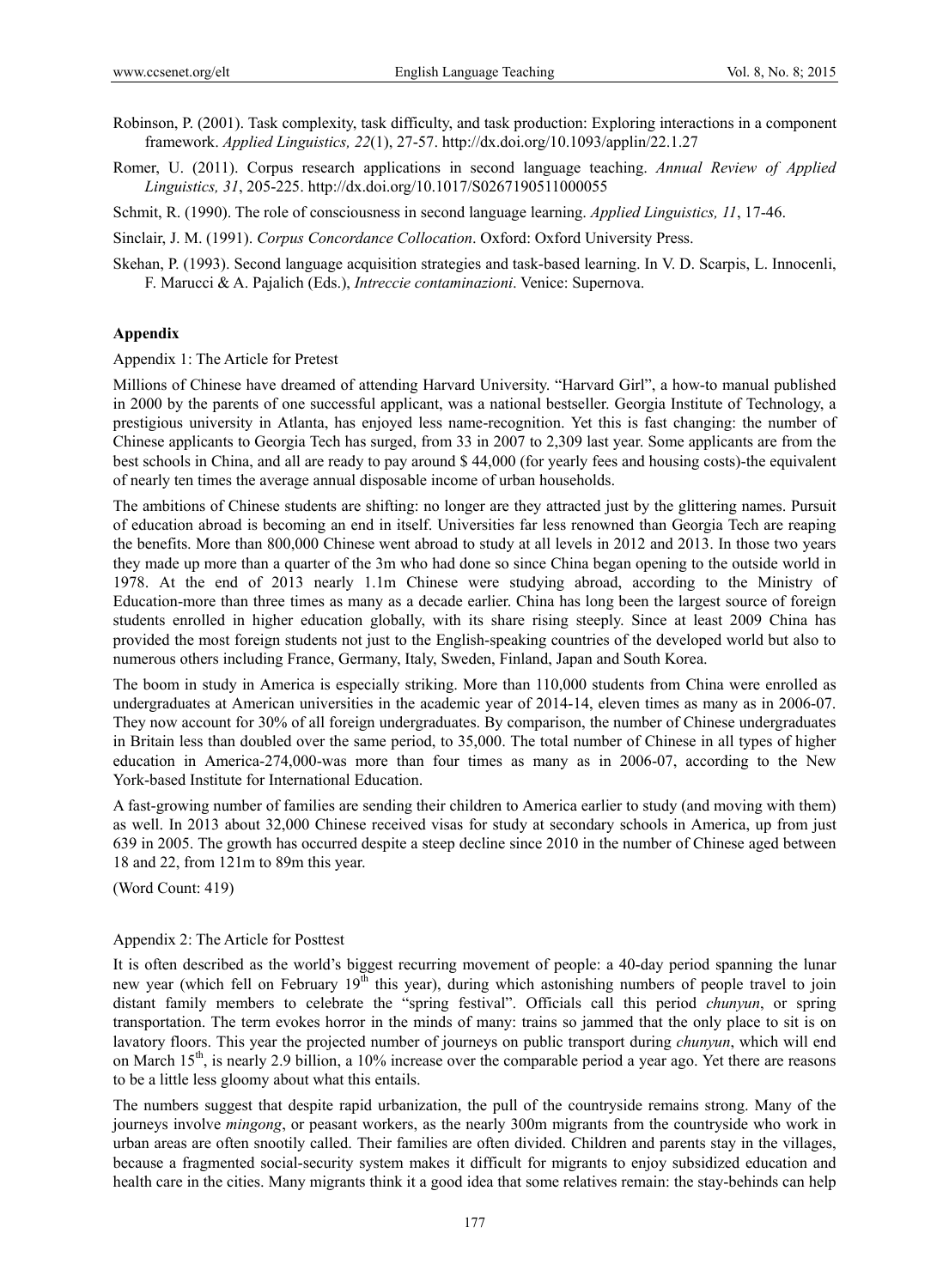retain land-use rights which might come in handy for the migrants if urban work dries up. The authorities themselves are keen for migrants to keep their backstop.

But migration patterns are changing. Wang Kan of the China Institute of Industrial Relations says that, during *chunyun*, trips between provinces have been declining. This is because migrants are often working closer to home, thanks to the relocation of some industries away from the coast to inland provinces where labor is cheaper. "We can see the emergence of more regional hubs, " says Mr Want. No longer is the *chunyun* rush so concentrated in the biggest and wealthiest cities.

Analysing *chunyun* data is difficult. Xiaohui Liang of Renmin University says that companies have recently begun providing private long-distance coach transport for their workers. These trips do not get counted in official statistics. Other workers, he says, get counted twice if they go by train to a regional hub and from there continue by bus to their hometowns. A single worker doing this in both directions would account for four *chunyun* journeys.

(Word Count: 385)

Appendix 3: Pretest Sheet

|  |  |  |  |  |  | 1. Which of the following words are used in this article? |
|--|--|--|--|--|--|-----------------------------------------------------------|
|--|--|--|--|--|--|-----------------------------------------------------------|

| 1) A. handbook     | B. manual     |
|--------------------|---------------|
| 2) A. prestigious  | B. esteemed   |
| $3)$ A. surge      | B. rush       |
| 4) A. non-reusable | B. disposable |
| $5)$ A. shift      | B. alter      |
| $(6)$ A. reap      | B. obtain     |
| 7) A. considerable | B. numerous   |
| 8) A. occur        | B. happen     |
| $9$ ) A. enroll    | B. inscribe   |
| 10) A. glitter     | B. sparkle    |
|                    |               |

 $1) -5)$ 

1) bestseller

2. Choose the best translation for the words from the article.

 $6) - 10$ )

| A. 最好卖的东西           | B. 畅销书       | C. 很多人买的东西 | D. 最受欢迎的东西 |
|---------------------|--------------|------------|------------|
| 2) name-recognition |              |            |            |
| A. 识别度              | B. 辨别度       | C. 知名度     | D. 区别度     |
| 3) equivalent       |              |            |            |
| A. 平等               | B. 相同        | C. 相似物     | D. 对等物     |
| 4) annual           |              |            |            |
| A. 年均的              | B. 月平均的      | C. 平均一季度的  | D. 日平均的    |
| 5) urban            |              |            |            |
| A. 城市的              | B. 农村的       | C. 国家的     | D. 个人的     |
| 6) household        |              |            |            |
| A. 个人               | <b>B.</b> 全家 | C. 企业      | D. 大家      |
| 7) renowned         |              |            |            |
| A. 有声望的             | B. 臭名昭著的     | C. 受欢迎的    | D. 受冷落的    |
| 8) steeply          |              |            |            |
| A. 大幅度地             | B. 险峻地       | C. 惊险地     | D. 飞快地     |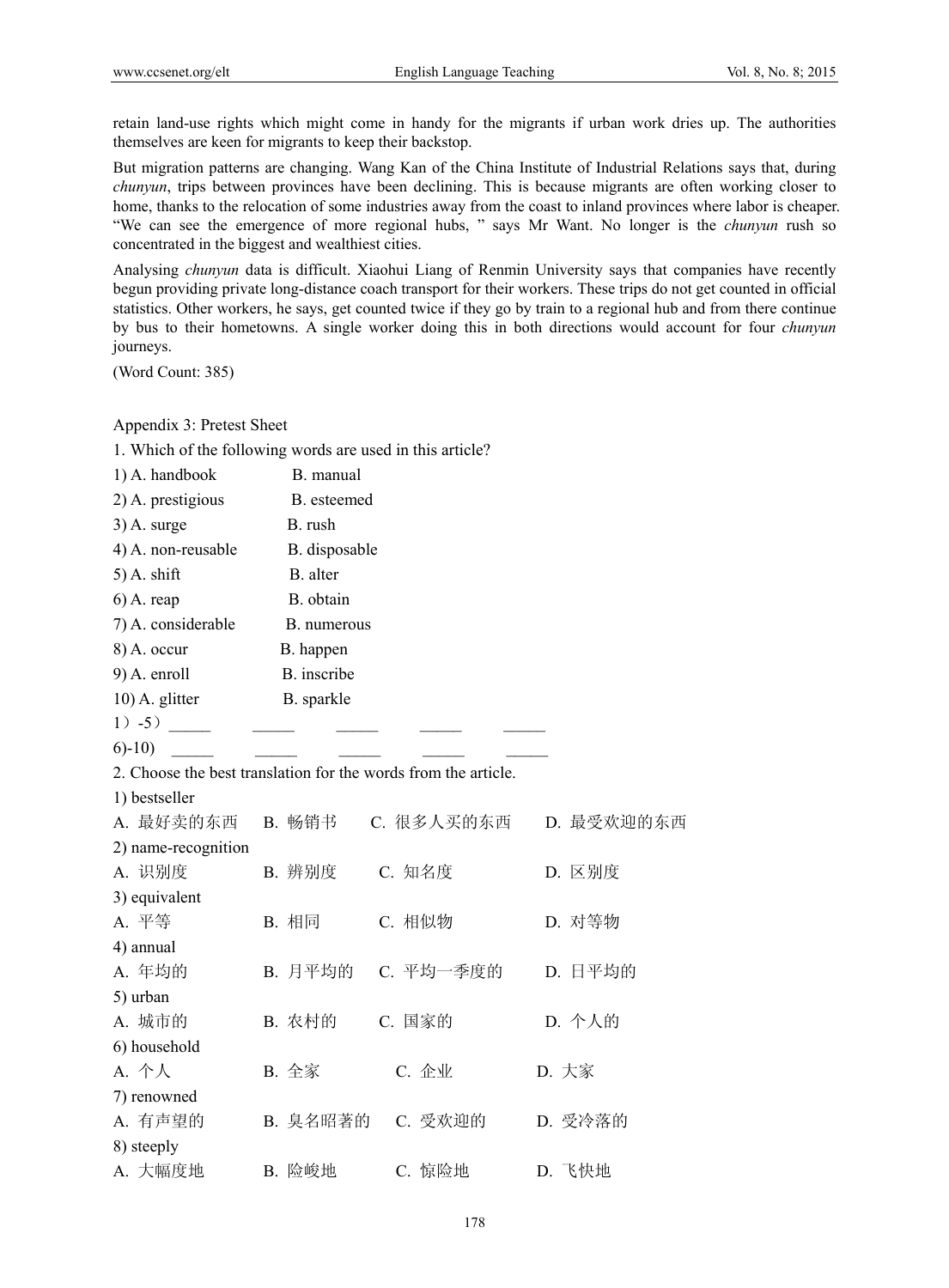| 9) striking |              |          |        |
|-------------|--------------|----------|--------|
| A. 容貌出众的    | B. 显著的       | C. 妩媚动人的 | D. 吓人的 |
| $10)$ boom  |              |          |        |
| A. 激增       | <b>B. 繁荣</b> | C. 减少    | D. 衰落  |
| $1) - 5)$   |              |          |        |
| $6) - 10$   |              |          |        |

# Appendix 4: Posttest Sheet

|                   |                                                                                                                                                                                                                                                                                                                                                                                                                                                                                             | 1. Which of the following words are used in this article?      |          |
|-------------------|---------------------------------------------------------------------------------------------------------------------------------------------------------------------------------------------------------------------------------------------------------------------------------------------------------------------------------------------------------------------------------------------------------------------------------------------------------------------------------------------|----------------------------------------------------------------|----------|
| 1) A. projected   |                                                                                                                                                                                                                                                                                                                                                                                                                                                                                             | B. expected                                                    |          |
| $2)$ A. span      | B. bridge                                                                                                                                                                                                                                                                                                                                                                                                                                                                                   |                                                                |          |
| $3)$ A. apart     | B. distant                                                                                                                                                                                                                                                                                                                                                                                                                                                                                  |                                                                |          |
| 4) A. prompt      | B. evoke                                                                                                                                                                                                                                                                                                                                                                                                                                                                                    |                                                                |          |
| 5) A. crush       | B. jam                                                                                                                                                                                                                                                                                                                                                                                                                                                                                      |                                                                |          |
| 6) A. lavatory    | B. toilet                                                                                                                                                                                                                                                                                                                                                                                                                                                                                   |                                                                |          |
| 7) A. comparable  |                                                                                                                                                                                                                                                                                                                                                                                                                                                                                             | B. corresponding                                               |          |
| 8) A. sad         |                                                                                                                                                                                                                                                                                                                                                                                                                                                                                             | B. gloomy                                                      |          |
| 9) A. entail      |                                                                                                                                                                                                                                                                                                                                                                                                                                                                                             | B. involve                                                     |          |
| 10) A. snobbishly |                                                                                                                                                                                                                                                                                                                                                                                                                                                                                             | B. snootily                                                    |          |
|                   | $\frac{1}{2}$<br>$\frac{1}{2} \left( \frac{1}{2} \right) \left( \frac{1}{2} \right) \left( \frac{1}{2} \right) \left( \frac{1}{2} \right) \left( \frac{1}{2} \right) \left( \frac{1}{2} \right) \left( \frac{1}{2} \right) \left( \frac{1}{2} \right) \left( \frac{1}{2} \right) \left( \frac{1}{2} \right) \left( \frac{1}{2} \right) \left( \frac{1}{2} \right) \left( \frac{1}{2} \right) \left( \frac{1}{2} \right) \left( \frac{1}{2} \right) \left( \frac{1}{2} \right) \left( \frac$ |                                                                |          |
| $6) - 10$         |                                                                                                                                                                                                                                                                                                                                                                                                                                                                                             |                                                                |          |
|                   |                                                                                                                                                                                                                                                                                                                                                                                                                                                                                             | 2. Choose the best translation for the words from the article. |          |
| 1) recur          |                                                                                                                                                                                                                                                                                                                                                                                                                                                                                             |                                                                |          |
| A. 年复一年地出现        | B. 回想                                                                                                                                                                                                                                                                                                                                                                                                                                                                                       | C. 重现                                                          | D. 长久存在  |
| 2) astonishing    |                                                                                                                                                                                                                                                                                                                                                                                                                                                                                             |                                                                |          |
| A. 使人害怕的          | B. 惊人的                                                                                                                                                                                                                                                                                                                                                                                                                                                                                      | C. 使人伤心的                                                       | D. 使人开心的 |
| 3) fragmented     |                                                                                                                                                                                                                                                                                                                                                                                                                                                                                             |                                                                |          |
| A. 芳香的            | B. 片段的                                                                                                                                                                                                                                                                                                                                                                                                                                                                                      | C. 打碎的                                                         | D. 四分五裂的 |
| 4) subsidized     |                                                                                                                                                                                                                                                                                                                                                                                                                                                                                             |                                                                |          |
| A. 有优惠政策的         |                                                                                                                                                                                                                                                                                                                                                                                                                                                                                             | B. 有补贴的 C. 发津贴的                                                | D. 发工资的  |
| 5) authority      |                                                                                                                                                                                                                                                                                                                                                                                                                                                                                             |                                                                |          |
| A. 官方             | B. 当权者                                                                                                                                                                                                                                                                                                                                                                                                                                                                                      | C. 权威                                                          | D. 行政管理  |
| 6) keen           |                                                                                                                                                                                                                                                                                                                                                                                                                                                                                             |                                                                |          |
| A. 热心的            | B. 厉害的                                                                                                                                                                                                                                                                                                                                                                                                                                                                                      | C. 强烈的                                                         | D. 敏捷的   |
| 7) migration      |                                                                                                                                                                                                                                                                                                                                                                                                                                                                                             |                                                                |          |
| A. 迁徙             | <b>B. 搬家</b>                                                                                                                                                                                                                                                                                                                                                                                                                                                                                | C. 离开                                                          | D. 移居    |
| 8) relocation     |                                                                                                                                                                                                                                                                                                                                                                                                                                                                                             |                                                                |          |
| A. 重新定位           | B. 重新迁移                                                                                                                                                                                                                                                                                                                                                                                                                                                                                     | C. 再定位                                                         | D. 搬迁    |
| 9) statistics     |                                                                                                                                                                                                                                                                                                                                                                                                                                                                                             |                                                                |          |
| A. 数学             | B. 统计学                                                                                                                                                                                                                                                                                                                                                                                                                                                                                      | C. 统计的数据 D. 统计法                                                |          |
| $10$ ) hub        |                                                                                                                                                                                                                                                                                                                                                                                                                                                                                             |                                                                |          |
| A. 中心             | B. 轮轴                                                                                                                                                                                                                                                                                                                                                                                                                                                                                       | C. 焦点                                                          | D. 电线插孔  |